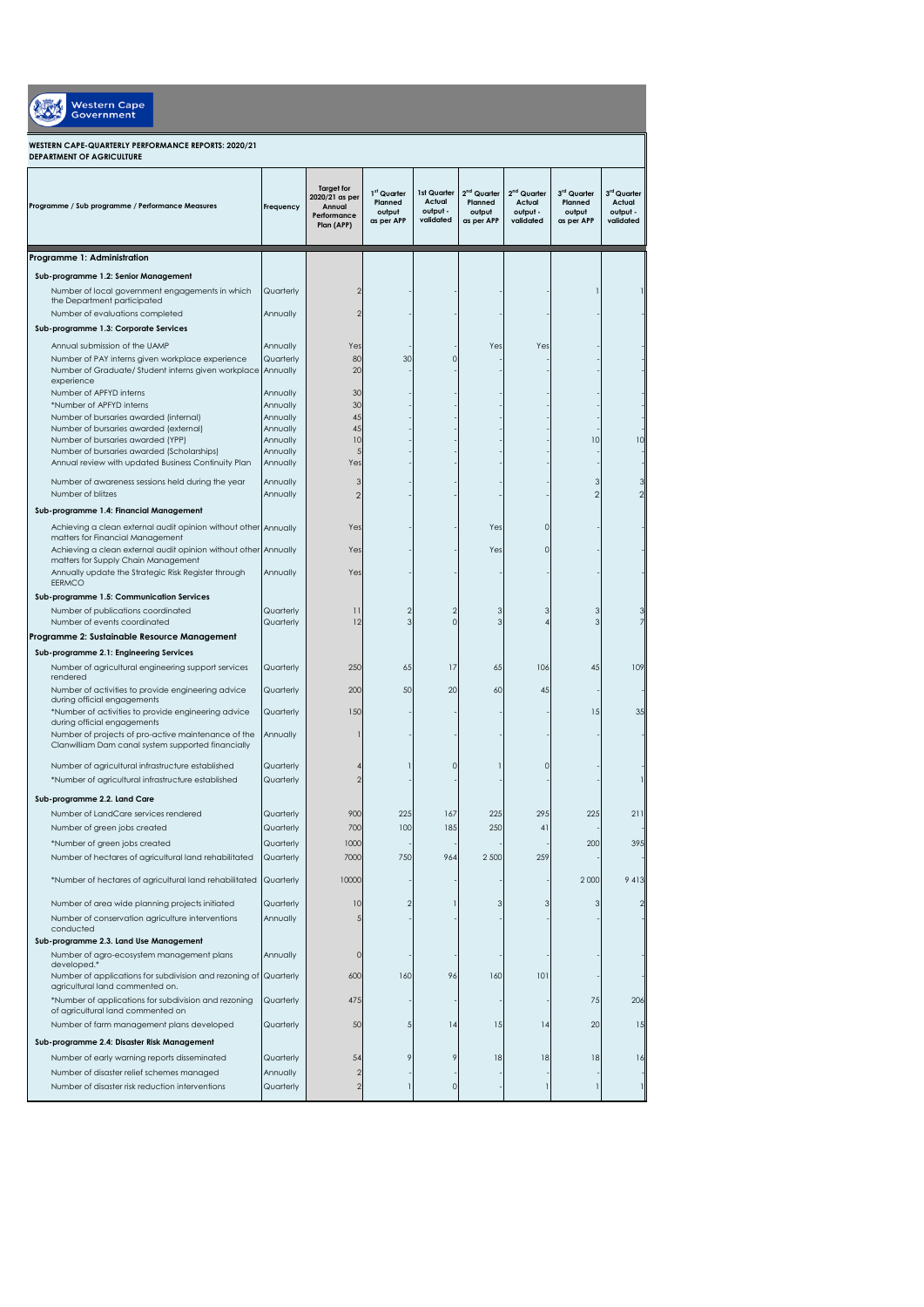| Programme / Sub programme / Performance Measures                                                              | Frequency              | <b>Target for</b><br>2020/21 as per<br>Annual<br>Performance<br>Plan (APP) | 1 <sup>st</sup> Quarter<br>Planned<br>output<br>as per APP | 1st Quarter<br>Actual<br>output -<br>validated | 2 <sup>nd</sup> Quarter<br>Planned<br>output<br>as per APP | 2 <sup>nd</sup> Quarter<br>Actual<br>output -<br>validated | 3rd Quarter<br>Planned<br>output<br>as per APP | 3rd Quarter<br>Actual<br>output -<br>validated |
|---------------------------------------------------------------------------------------------------------------|------------------------|----------------------------------------------------------------------------|------------------------------------------------------------|------------------------------------------------|------------------------------------------------------------|------------------------------------------------------------|------------------------------------------------|------------------------------------------------|
| Programme 3: Farmer Support and Development                                                                   |                        |                                                                            |                                                            |                                                |                                                            |                                                            |                                                |                                                |
| Sub-programme 3.1: Farmer-settlement and Development                                                          |                        |                                                                            |                                                            |                                                |                                                            |                                                            |                                                |                                                |
| Number of farm plans completed                                                                                | Quarterly              | 77                                                                         | 7                                                          | 9                                              | 35                                                         | 35                                                         | 28                                             | 29                                             |
| Number of black commercial farmers supported                                                                  | Quarterly              | 50                                                                         | 5                                                          | $\overline{11}$                                | 20                                                         | 9                                                          |                                                |                                                |
| *Number of black commercial farmers supported<br>Number of farm assessments completed                         | Quarterly<br>Quarterly | 25<br>77                                                                   | 7                                                          | 9                                              | 35                                                         | 35                                                         | 28                                             | 10<br>30                                       |
| Number of smallholder producers supported                                                                     | Quarterly              | 50                                                                         | 5                                                          | 16                                             | 20                                                         | 23                                                         |                                                |                                                |
| *Number of smallholder producers supported                                                                    | Quarterly              | 45                                                                         |                                                            |                                                |                                                            |                                                            | 10                                             | 9                                              |
| Sub-programme 3.2: Extension and Advisory Services                                                            |                        |                                                                            |                                                            |                                                |                                                            |                                                            |                                                |                                                |
| Number of projects supported through mentorship                                                               | Quarterly              | 35                                                                         | 5                                                          | 5                                              | 15                                                         | 32                                                         | 10                                             | 23                                             |
| Number of agricultural businesses skills audited                                                              | Quarterly              | 80                                                                         | 20                                                         | 8                                              | 20                                                         | 32                                                         | 20                                             | 20                                             |
| Number of farmers supported with advice                                                                       | Quarterly              | 4015                                                                       | 1 200                                                      | 443                                            | 1200                                                       | 1720                                                       | 900                                            | 1 2 3 6                                        |
| Number of agricultural demonstrations facilitated                                                             | Quarterly              | 50                                                                         | 5                                                          | 10                                             | 20                                                         | 26                                                         | 20                                             | 27                                             |
| Number of farmers' days held                                                                                  | Quarterly              | 24                                                                         | 3                                                          |                                                | 9                                                          | 12                                                         | 9                                              | 12                                             |
| Number of smallholder producers supported with<br>agricultural advice                                         | Quarterly              | 1 620                                                                      | 400                                                        | 322                                            | 420                                                        | 586                                                        | 400                                            | 377                                            |
| Sub-programme 3.3: Food Security                                                                              |                        |                                                                            |                                                            |                                                |                                                            |                                                            |                                                |                                                |
| Number of community food security projects                                                                    | Quarterly              | 62                                                                         |                                                            | 6                                              | 25                                                         | 33                                                         |                                                |                                                |
| supported<br>*Number of community food security projects                                                      | Quarterly              | 102                                                                        |                                                            |                                                |                                                            |                                                            | 55                                             | 64                                             |
| supported                                                                                                     |                        |                                                                            |                                                            |                                                |                                                            |                                                            |                                                |                                                |
| Number of school food gardens supported                                                                       | Quarterly              | 4                                                                          | 2                                                          | 2                                              |                                                            | 4                                                          |                                                |                                                |
| *Number of school food gardens supported                                                                      | Quarterly              | 33<br>800                                                                  | 100                                                        | 146                                            | 300                                                        | 2 2 2 0                                                    | 18                                             | 15                                             |
| Number of households supported with agricultural<br>food production initiatives                               | Quarterly              |                                                                            |                                                            |                                                |                                                            |                                                            |                                                |                                                |
| *Number of households supported with agricultural                                                             | Quarterly              | 5165                                                                       |                                                            |                                                |                                                            |                                                            | 3765                                           | 2 4 5 8                                        |
| food production initiatives<br>Number of hectares planted for food production.                                | Quarterly              | 4000                                                                       | 2000                                                       | 2 1 2 9                                        | 2 0 0 0                                                    | 1 905                                                      |                                                |                                                |
| Number of food gardening promotion and awareness                                                              | Annually               | 2                                                                          |                                                            |                                                |                                                            |                                                            |                                                |                                                |
| sessions                                                                                                      |                        |                                                                            |                                                            |                                                |                                                            |                                                            |                                                |                                                |
| Number of research-based advisory products on food<br>production on small parcels of land                     | Annually               |                                                                            |                                                            |                                                |                                                            |                                                            |                                                |                                                |
| Sub-programme 3.4: Casidra SOC Ltd                                                                            |                        |                                                                            |                                                            |                                                |                                                            |                                                            |                                                |                                                |
| Number of agricultural projects facilitated within                                                            | Quarterly              | 35                                                                         |                                                            |                                                | 10                                                         | 23                                                         | 15                                             |                                                |
| commodity structures                                                                                          |                        |                                                                            |                                                            |                                                |                                                            |                                                            |                                                |                                                |
| The day to day management of the provincial state<br>farms with a view towards breaking even                  | Annually               |                                                                            |                                                            |                                                |                                                            |                                                            |                                                |                                                |
| Programme 4: Veterinary Services                                                                              |                        |                                                                            |                                                            |                                                |                                                            |                                                            |                                                |                                                |
| Sub-programme 4.1: Animal Health                                                                              |                        |                                                                            |                                                            |                                                |                                                            |                                                            |                                                |                                                |
| Number of cats and dogs vaccinated against Rabies                                                             | Quarterly              | 80000                                                                      | 20 000                                                     | 6 678                                          | 20 000                                                     | 20 486                                                     | 20 000                                         | 27 703                                         |
|                                                                                                               |                        |                                                                            |                                                            |                                                |                                                            |                                                            |                                                |                                                |
| Number of cattle tested by the intra-dermal test for<br><b>Bovine Tuberculosis</b>                            | Quarterly              | 70000                                                                      | 18 000                                                     | 17798                                          | 18 000                                                     | 28 702                                                     | 18 000                                         | 18 21 5                                        |
| Number of cattle serum sampled and serologically                                                              | Quarterly              | 70000                                                                      | 18 000                                                     | 22 407                                         | 18 000                                                     | 26 905                                                     | 18 000                                         | 20 4 14                                        |
| tested for Brucellosis<br>Number of visits to epidemiological units for veterinary                            | Quarterly              | 10000                                                                      | 2 500                                                      | 1911                                           | 2 500                                                      | 3768                                                       | 2 500                                          | 3 0 3 7                                        |
| interventions.                                                                                                |                        |                                                                            |                                                            |                                                |                                                            |                                                            |                                                |                                                |
| Sub-programme 4.2: Veterinary Export Control                                                                  |                        |                                                                            |                                                            |                                                |                                                            |                                                            |                                                |                                                |
| Number of export establishment audits conducted                                                               | Quarterly              | 160                                                                        | 32                                                         | 9                                              | 32                                                         | 9                                                          |                                                |                                                |
| *Number of export establishment audits conducted                                                              | Quarterly              | 80                                                                         |                                                            |                                                |                                                            |                                                            |                                                | 45                                             |
| Number of clients serviced for animal and animal                                                              | Annually               | 220                                                                        |                                                            |                                                |                                                            |                                                            |                                                |                                                |
| products export control<br>*Number of clients serviced for animal and animal                                  | Annually               | 150                                                                        |                                                            |                                                |                                                            |                                                            |                                                |                                                |
| products export control                                                                                       |                        |                                                                            |                                                            |                                                |                                                            |                                                            |                                                |                                                |
| Number of export control certificates issued                                                                  | Quarterly              | 17000                                                                      | 4250                                                       | 3870                                           | 4250                                                       | 3870                                                       |                                                |                                                |
| *Number of export control certificates issued                                                                 | Quarterly              | 10000                                                                      |                                                            |                                                |                                                            |                                                            | 750                                            | 3735                                           |
| Sub-programme 4.3: Veterinary Public Health                                                                   |                        |                                                                            |                                                            |                                                |                                                            |                                                            |                                                |                                                |
| Number of public awareness sessions held                                                                      | Quarterly              | 25                                                                         |                                                            | $\Omega$                                       | 6                                                          | $\Omega$                                                   |                                                |                                                |
| *Number of public awareness sessions held                                                                     | Quarterly              | 12                                                                         |                                                            |                                                |                                                            |                                                            |                                                |                                                |
| Number of food safety audits conducted                                                                        | Quarterly              | 61                                                                         | 15                                                         | 9                                              | 4                                                          | 15                                                         | 16                                             | 11                                             |
| Average percentage of compliance of all operating<br>abbatoirs in the Province to the meat safety legislation | Annually               | 60                                                                         |                                                            |                                                |                                                            |                                                            |                                                |                                                |
| Sub-programme 4.4: Veterinary Laboratory Services                                                             |                        |                                                                            |                                                            |                                                |                                                            |                                                            |                                                |                                                |
| Total number of Veterinary Public Health samples                                                              | Quarterly              | 2 2 0 0                                                                    | 750                                                        | 19                                             | 570                                                        | 95                                                         |                                                |                                                |
| tested                                                                                                        |                        |                                                                            |                                                            |                                                |                                                            |                                                            |                                                |                                                |
| *Total number of Veterinary Public Health samples<br>tested                                                   | Quarterly              | 1 3 2 0                                                                    |                                                            |                                                |                                                            |                                                            |                                                |                                                |
| Number of samples tested for small holder farmers                                                             | Quarterly              | 2 500                                                                      | 400                                                        | 4                                              | 570                                                        | 533                                                        | 540                                            | 385                                            |
| Number of samples tested for chemical residues                                                                | Quarterly              | 550                                                                        | 50                                                         | $\Omega$                                       | 50                                                         | $\Omega$                                                   |                                                |                                                |
| *Number of samples tested for chemical residues                                                               | Quarterly              | 100                                                                        |                                                            |                                                |                                                            |                                                            |                                                |                                                |
| Number of laboratory tests performed according to                                                             | Quarterly              | 229 900                                                                    | 52 600                                                     | 67 626                                         | 59 500                                                     | 105 132                                                    | 56 600                                         | 39 782                                         |
| prescribed standards.                                                                                         |                        |                                                                            |                                                            |                                                |                                                            |                                                            |                                                |                                                |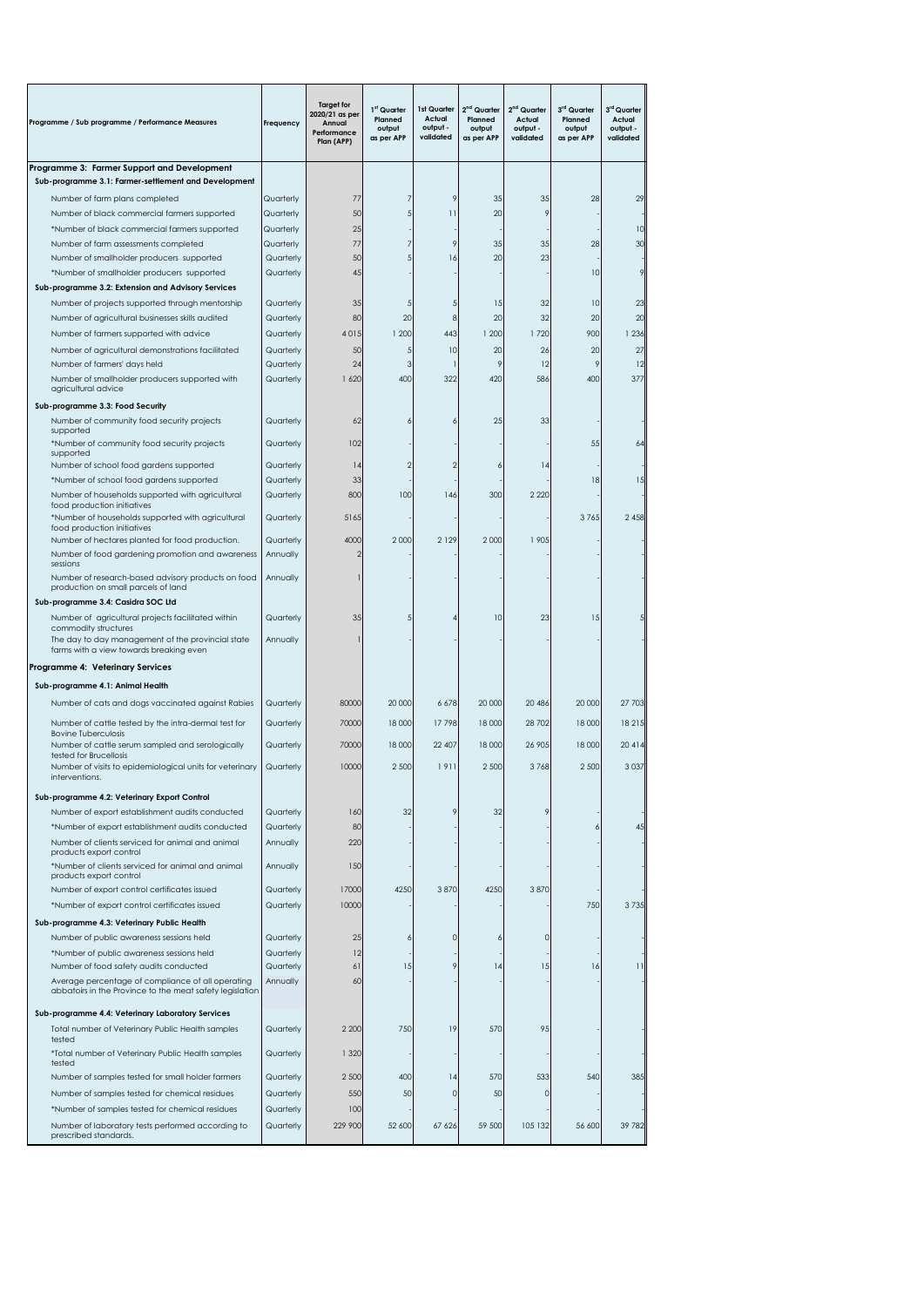| Programme / Sub programme / Performance Measures                                                                        | Frequency | <b>Target for</b><br>2020/21 as per<br>Annual<br>Performance<br>Plan (APP) | 1 <sup>st</sup> Quarter<br>Planned<br>output<br>as per APP | 1st Quarter<br>Actual<br>output -<br>validated | 2 <sup>nd</sup> Quarter<br>Planned<br>output<br>as per APP | 2 <sup>nd</sup> Quarter<br>Actual<br>output -<br>validated | 3 <sup>rd</sup> Quarter<br>Planned<br>output<br>as per APP | 3rd Quarter<br>Actual<br>output -<br>validated |
|-------------------------------------------------------------------------------------------------------------------------|-----------|----------------------------------------------------------------------------|------------------------------------------------------------|------------------------------------------------|------------------------------------------------------------|------------------------------------------------------------|------------------------------------------------------------|------------------------------------------------|
| Programme 5: Research and Technology Development                                                                        |           |                                                                            |                                                            |                                                |                                                            |                                                            |                                                            |                                                |
| Sub-programme 5.1: Research<br>Number of research committee meetings to evaluate                                        | Quarterly |                                                                            |                                                            |                                                |                                                            |                                                            |                                                            |                                                |
| projects<br>Number of WCARF meetings to coordinate research                                                             | Quarterly | 3                                                                          |                                                            | O                                              |                                                            |                                                            |                                                            |                                                |
| Number of SmartAgri newsletters published.                                                                              | Quarterly | 4                                                                          |                                                            |                                                |                                                            |                                                            |                                                            |                                                |
| Number of research projects implemented to improve<br>agricultural production<br>Sub-programme 5.2: Technology Transfer | Annually  | 70                                                                         |                                                            |                                                |                                                            |                                                            |                                                            |                                                |
| Number of research presentations made at peer                                                                           | Quarterly | 35                                                                         |                                                            | 0                                              | 10                                                         |                                                            |                                                            |                                                |
| reviewed events.<br>*Number of research presentations made at peer                                                      | Quarterly | 15                                                                         |                                                            |                                                |                                                            |                                                            |                                                            |                                                |
| reviewed events.<br>Number of articles and radio broadcasts in popular                                                  | Quarterly | 100                                                                        | 20                                                         | 18                                             | 30                                                         | 30                                                         | 30                                                         | 23                                             |
| media<br>Number of information packs developed                                                                          | Quarterly | 12                                                                         | 3                                                          | 5                                              | 3                                                          |                                                            |                                                            |                                                |
| Number of technology transfer events organised and                                                                      | Quarterly | 6                                                                          |                                                            | O                                              | 3                                                          |                                                            |                                                            |                                                |
| presented<br>Number of web portals maintained                                                                           | Annually  | 3                                                                          |                                                            |                                                |                                                            |                                                            |                                                            |                                                |
| Number of scientific papers published                                                                                   | Annually  | 20                                                                         |                                                            |                                                |                                                            |                                                            |                                                            |                                                |
| Number of research presentations made at                                                                                | Quarterly | 80                                                                         | 20                                                         | 2                                              | 20                                                         | 44                                                         | 20                                                         | 11                                             |
| technology transfer events                                                                                              |           |                                                                            |                                                            |                                                |                                                            |                                                            |                                                            |                                                |
| Sub-programme 5.3: Research Infrastructure Support                                                                      |           |                                                                            |                                                            |                                                |                                                            |                                                            |                                                            |                                                |
| Number of technical working committee meetings on<br>research farms                                                     | Quarterly | 4                                                                          |                                                            |                                                |                                                            |                                                            |                                                            |                                                |
| Number of research infrastructure managed                                                                               | Annually  | $\overline{7}$                                                             |                                                            |                                                |                                                            |                                                            |                                                            |                                                |
| Programme 6: Agricultural Economics Services                                                                            |           |                                                                            |                                                            |                                                |                                                            |                                                            |                                                            |                                                |
| Sub-programme 6.1: Production Economics and Marketing                                                                   |           |                                                                            |                                                            |                                                |                                                            |                                                            |                                                            |                                                |
| Number of new agribusinesses formalised into entities                                                                   | Annually  | 10                                                                         |                                                            |                                                |                                                            |                                                            |                                                            |                                                |
| Number of existing formalised agribusinesses                                                                            | Quarterly | 15                                                                         | з                                                          |                                                |                                                            |                                                            |                                                            |                                                |
| supported<br>Number of market information outputs disseminated                                                          | Quarterly | 30                                                                         |                                                            |                                                |                                                            |                                                            |                                                            |                                                |
|                                                                                                                         |           |                                                                            |                                                            |                                                |                                                            |                                                            |                                                            |                                                |
| Number of participants attended the Ethical Trade<br>training                                                           | Annually  | 700                                                                        |                                                            |                                                |                                                            |                                                            |                                                            |                                                |
| Number of growers registered as members of ethical<br>trade programmes                                                  | Annually  | 2000                                                                       |                                                            |                                                |                                                            |                                                            |                                                            |                                                |
| Number of activities supported to promote Western<br>Cape products                                                      | Quarterly | 4                                                                          |                                                            |                                                |                                                            |                                                            |                                                            | 2                                              |
| Number of budgets produced                                                                                              | Quarterly | 60                                                                         | 14                                                         | 16                                             | 18                                                         | 40                                                         | 18                                                         | 27                                             |
| Number of agricultural economic studies conducted                                                                       | Quarterly | 18                                                                         | 3                                                          |                                                | 6                                                          |                                                            |                                                            | 6                                              |
| Number of Agribusinesses supported with marketing<br>services.                                                          | Quarterly | 75                                                                         | 15                                                         | 20                                             | 20                                                         | 20                                                         | 20                                                         | 23                                             |
| Number of agri-businesses supported with production<br>economic services                                                | Quarterly | 85                                                                         | 30                                                         | 30                                             | 30                                                         | 30                                                         | 15                                                         | 15                                             |
| Sub-programme 6.2: Agro-Processing Support                                                                              |           |                                                                            |                                                            |                                                |                                                            |                                                            |                                                            |                                                |
| Value of committed investment for greenfields and<br>expansion agricultural and agribusiness projects.                  | Annually  | 330 000 000                                                                |                                                            |                                                |                                                            |                                                            |                                                            |                                                |
| Number of agro-processing initiatives supported.                                                                        | Annually  | 7                                                                          |                                                            |                                                |                                                            |                                                            |                                                            |                                                |
| Sub-programme 6.3: Macroeconomics Support<br>Number of agricultural economic information                                | Quarterly | 180                                                                        | 50                                                         | 57                                             | 50                                                         | 59                                                         | 30                                                         | 59                                             |
| responses provided<br>Number of databases populated                                                                     | Annually  | 150                                                                        |                                                            |                                                |                                                            |                                                            |                                                            |                                                |
| Number of information dissemination activities<br>conducted                                                             | Quarterly | 100                                                                        | 29                                                         | 31                                             | 29                                                         | 49                                                         | 13                                                         | 32                                             |
| Number of economic reports compiled                                                                                     | Quarterly | 30                                                                         |                                                            |                                                | 9                                                          | 10                                                         | 9                                                          | 9                                              |
| Programme 7: Structured Agricultural Education and Training                                                             |           |                                                                            |                                                            |                                                |                                                            |                                                            |                                                            |                                                |
| Sub-programme 7.1: Higher Education and Training                                                                        |           |                                                                            |                                                            |                                                |                                                            |                                                            |                                                            |                                                |
| Number of internal bursaries awarded                                                                                    | Annually  | 20                                                                         |                                                            |                                                |                                                            |                                                            |                                                            |                                                |
| Achievement of student equity targets (%)                                                                               | Annually  | 45                                                                         |                                                            |                                                |                                                            |                                                            |                                                            |                                                |
| Number of students graduated from Agricultural                                                                          | Annually  | 90                                                                         |                                                            |                                                |                                                            |                                                            | 90                                                         | 100                                            |
| Training Institutes.<br>Sub-programme 7.2: Agricultural Skills Development                                              |           |                                                                            |                                                            |                                                |                                                            |                                                            |                                                            |                                                |
| Number of learners completing Learnership<br>programmes                                                                 | Annually  | 45                                                                         |                                                            |                                                |                                                            |                                                            | 45                                                         | 60                                             |
| Number of ASD learners articulating/ undergoing RPL<br>to HET                                                           | Annually  | 20                                                                         |                                                            |                                                |                                                            |                                                            |                                                            |                                                |
| Achievement of learner equity targets (%)                                                                               | Annually  | 80                                                                         |                                                            |                                                |                                                            |                                                            |                                                            |                                                |
| Number of participants trained in skills development<br>programmes in the sector                                        | Quarterly | 2000                                                                       | 300                                                        | 0                                              | 700                                                        | 367                                                        |                                                            |                                                |
| *Number of participants trained in skills development<br>programmes in the sector                                       | Quarterly | 1500                                                                       |                                                            |                                                |                                                            |                                                            | 250                                                        | 1432                                           |